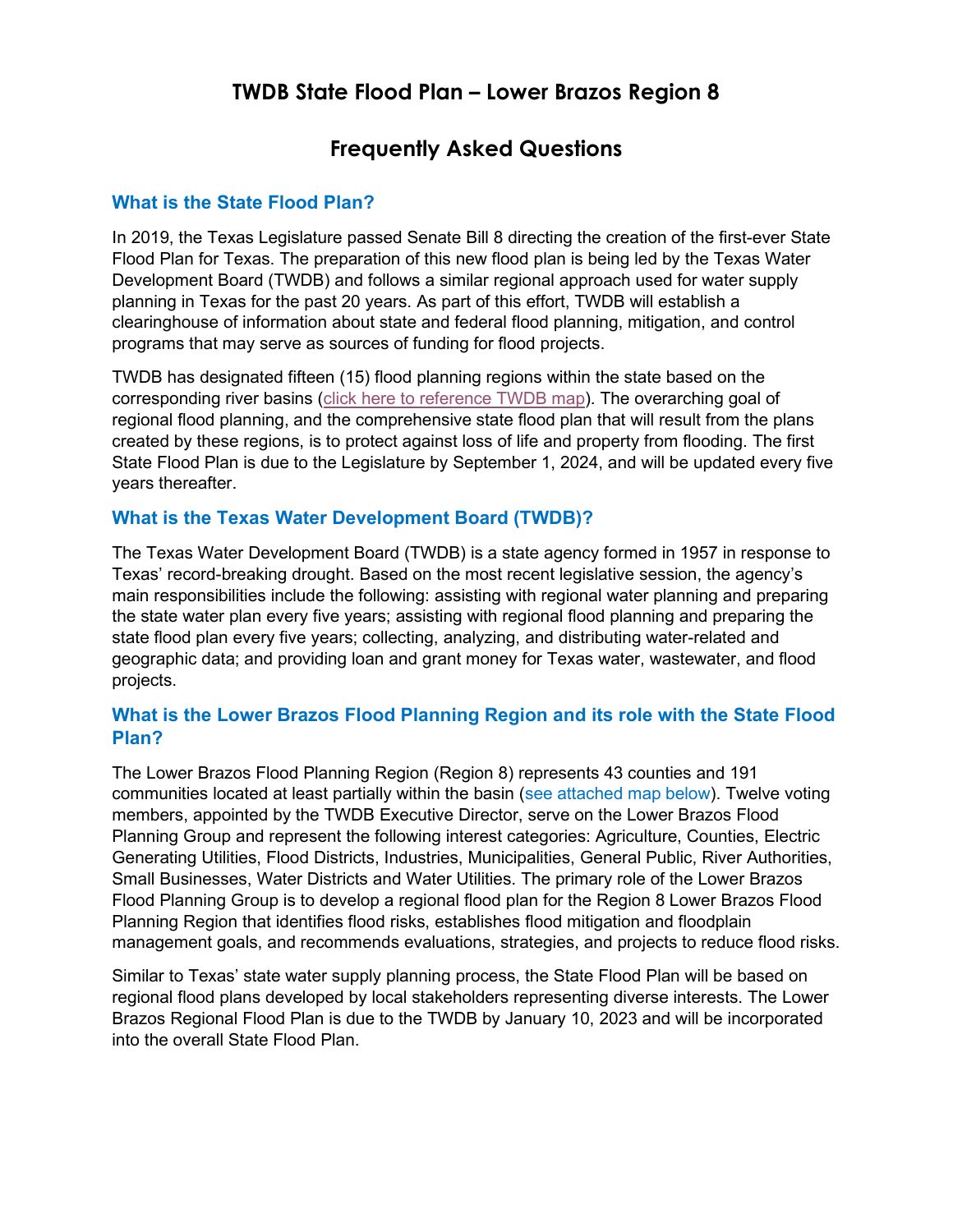# **TWDB State Flood Plan – Lower Brazos Region 8**

# **Frequently Asked Questions**

## **What are the goals of the Lower Brazos Regional Flood Plan?**

The ultimate goal of conducting regional flood planning is to protect the public against loss of life and property damage from flooding events; the comprehensive state flood plan will be based on the flood plans created by each of the 15 regions. The Lower Brazos Regional Flood Planning Group will develop a regional flood plan that meets TWDB requirements and also establishes a solid foundation for future TWDB flood planning cycles, based on flood-related characteristics in the Lower Brazos Region.

The key tasks to be accomplished through the Regional Flood Plans include, but are not limited to the following:

- Gather and analyze data to create an accurate depiction of the basin's characteristics;
- Identify existing and future flood risks across the basin;
- Evaluate current floodplain management practices by entities within the basin (regulations to prevent future flood problems); and,
- Recommend flood mitigation strategies and projects to address existing and future flood issues in the basin.

## **Will floodplain modeling be included in the Scope of Work by the engineering consultant for the Lower Brazos Flood Planning Region?**

No, floodplain modeling is not included in the Scope of Work developed by TWDB for this first State Flood Plan for the Lower Brazos Flood Planning Region. This regional plan will include recommendations for flood management evaluations (engineering studies), flood management strategies and flood mitigation projects based on the information collected from stakeholders across the flood planning region.

# **What is the Texas General Land Office (GLO) Combined River Basin Flood Studies? Does it duplicate planning activities by the TWDB for the Lower Brazos Regional Flood Planning Group?**

The Texas GLO is currently conducting the Combined River Basin Flood Studies across the counties that received a presidential disaster declaration due to the impact of Hurricane Harvey. This one-time study is focusing on the following goals in order to better prepare communities for future flood impacts associated with extreme weather events:

- Evaluates flood risk information;
- Develops cost-effective mitigation strategies; and,
- Identifies possible funding sources for future mitigation projects to support resiliency and growth.

This study complements and will work in conjunction with TWDB's Regional Flood Planning Groups, including the sharing of flood data through the Texas Disaster Information System (TDIS), a critical tool used by the state to assist communities. Information collected for this regional flood plan will be shared with the GLO study consultant to avoid the duplication of data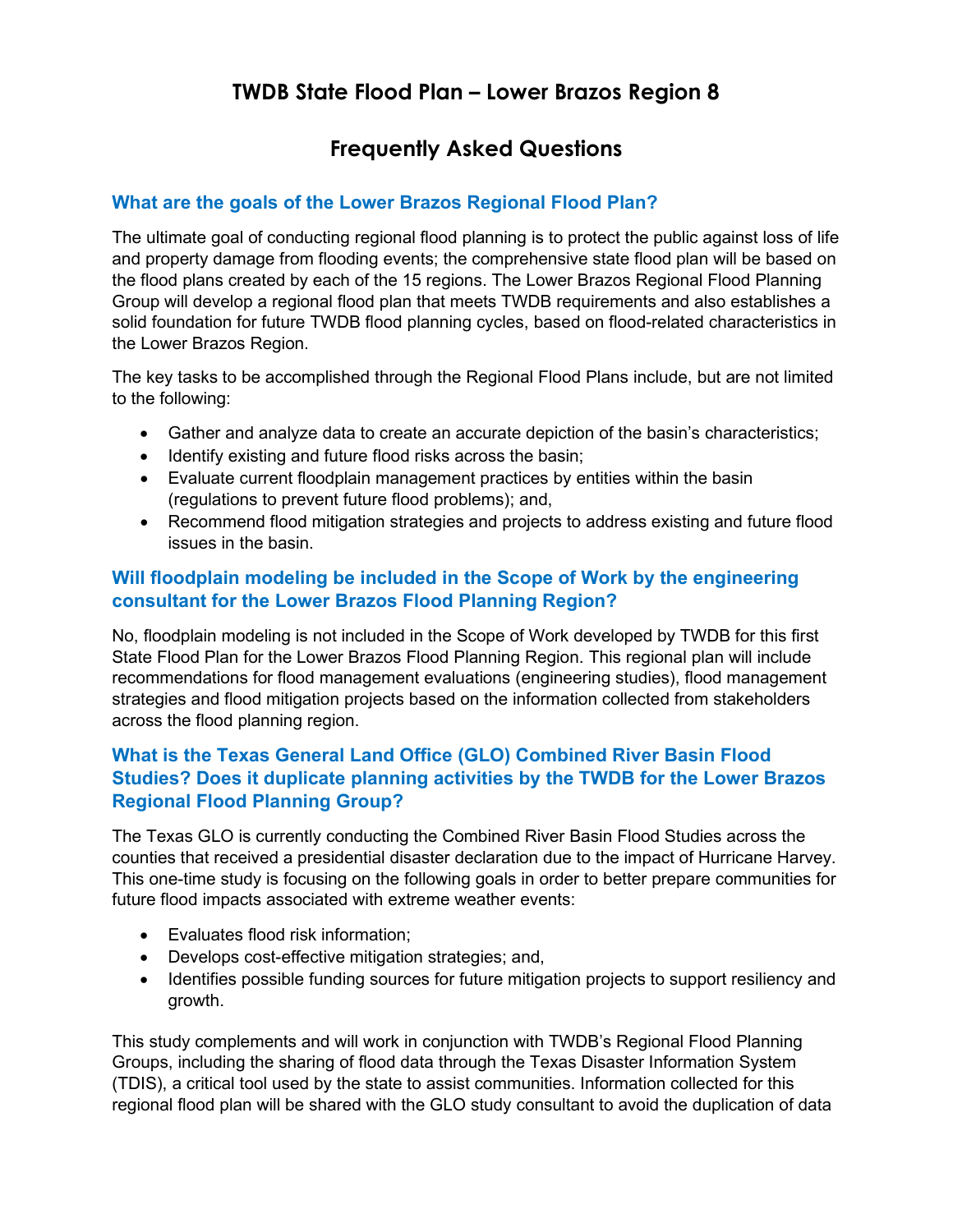# **TWDB State Flood Plan – Lower Brazos Region 8**

# **Frequently Asked Questions**

collection efforts. The target completion date for the Texas GLO Combined River Basin Flood Studies is Summer 2024.

#### **Why should I and/or my community participate in the planning process?**

The Lower Brazos Regional Flood Planning Group is seeking participation and input from everyone knowledgeable of and affected by flooding issues in the basin. Visit the Lower Brazos Regional Flood Planning Group website [\(www.lowerbrazosflood.org\)](http://www.lowerbrazosflood.org/) to provide information on the interactive map.

This regional plan will serve as a roadmap for flood planning in your river basin; its success depends on your involvement! The plan will assess flood risk in your community and potential mitigation strategies and measures. The plan will recommend studies, where needed, to evaluate flooding problems and identify potential solutions in greater detail. More importantly, proposed flood mitigation projects must be included in the Regional and State Flood Plans in order to be eligible for State financial assistance.

## **What is the difference between a flood control/mitigation project and a water supply project that is in the State Water Plan?**

Flood mitigation projects tend to focus on avoiding or reducing the negative impacts from flood water during and shortly after high rainfall events. Water supply projects focus on providing reliable water supply throughout periods of extremely low rainfall. A potential project that would capture flood water and store it to be used later for water supply could be evaluated as part of water supply planning, as well as flood management.

#### **Will the State Flood Plan produce Flood Insurance Rate Maps (FIRMS)?**

No, the State Flood Plan will not produce new FIRMS. FIRMS are official maps approved by the Federal Emergency Management Agency (FEMA) that delineate special insurance-related flood hazard areas and risk zones within communities. Activities conducted to produce FIRMs follow a four-phase process according to FEMA's guidelines and standards and typically take a minimum of five years to complete. However, modeling and other technical activities that will support development of the state flood plan will result in tools and preliminary maps that could be used by communities to support and complement FEMA's existing process for producing updated FIRMs.

## **Who should we contact for more information and/or to be added to the notification list about upcoming meetings?**

Pamela Hannemann Brazos River Authority 4600 Cobbs Drive Waco, TX 76710 pamela.hannemann@brazos.org 254-761-3135